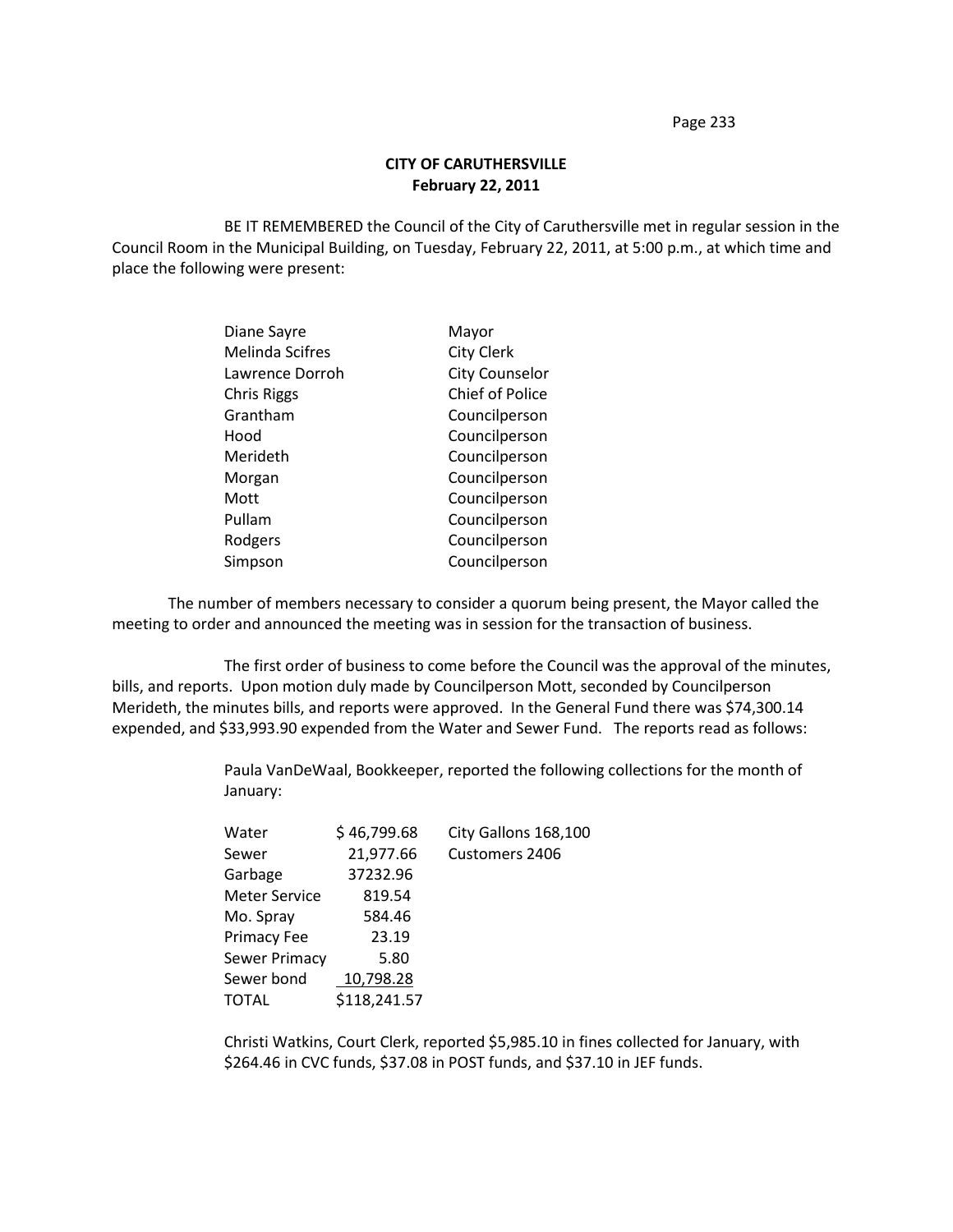Melinda Scifres, City Clerk, reported securities pledged for deposits of the City as follows: First State Bank \$3,125,000; Focus Bank \$2,021,899.47; Bank Star \$583,400.

Charlie Jones, Fire Chief reported \$5,428 in salaries for the month of January, with eleven fire calls.

Donna Brooks, City Collector, reported \$21,164.43 in taxes collected, with \$270.91 in Collector's Commission, with \$13.60 in Clerk's fee.

Keith Davis, Parks/Recreation Director, reported \$15,625.24 in admissions to the recreation center.

Councilperson Hood then motioned to approve the adjustment reported for the Water Department in the amount of \$3,729.42, with Councilperson Mott seconding, and motion carried.

Keith Davis, Parks/Recreation Director, reported youth basketball will be finalized within the week. The staff will start working on the ball fields depending on the weather. Councilperson Rodgers then asked if the French Park baseball field could be prepared. The Ministerial Alliance would like to use French Park for a men's league.

Charlie Jones, Fire Chief, then presented the Council with the changes to the Emergency Management Plan, and asked the Council to approve and sign the promulgation statement that would accept the changes. Councilperson Pullam motioned to approve the statement, with Councilperson Merideth seconding, and the motion carried unanimously.

Chief Jones, then reported he received notice that he had been awarded a grant to replace the base radio at the fire station. The grant is from the Missouri Department of Conservation, and is known as a Voluntary Fire Assistance matching funds grant. The City will be reimbursed 50% of the invoiced purchases, not to exceed \$2700.

Chief Jones then reported he had received a grant from FEMA for the purchase of 2 thermal imaging cameras and then pagers. The project cost is estimated at \$22,500, with the City's share being \$1,125.00, and the grant amount being \$21,375.00.

Chief Jones then reported the state-wide tornado drill will be on March  $8^{th}$  at 1:30 p.m., with March  $10<sup>th</sup>$  being an alternate date in case of rain.

Councilperson Pullam then asked if designated funds were part of the General Fund. Mayor Sayre stated some designated funds were part of the general fund.

Councilperson Simpson then asked with the audit would be ready. It was reported that McDowell and Middleton is working on the MDNA statement.

With no further business to come before the Council, Councilperson Mott motioned the meeting adjourn at 5:16 p.m., with Councilperson Grantham seconding, and motion carried.

Page 234